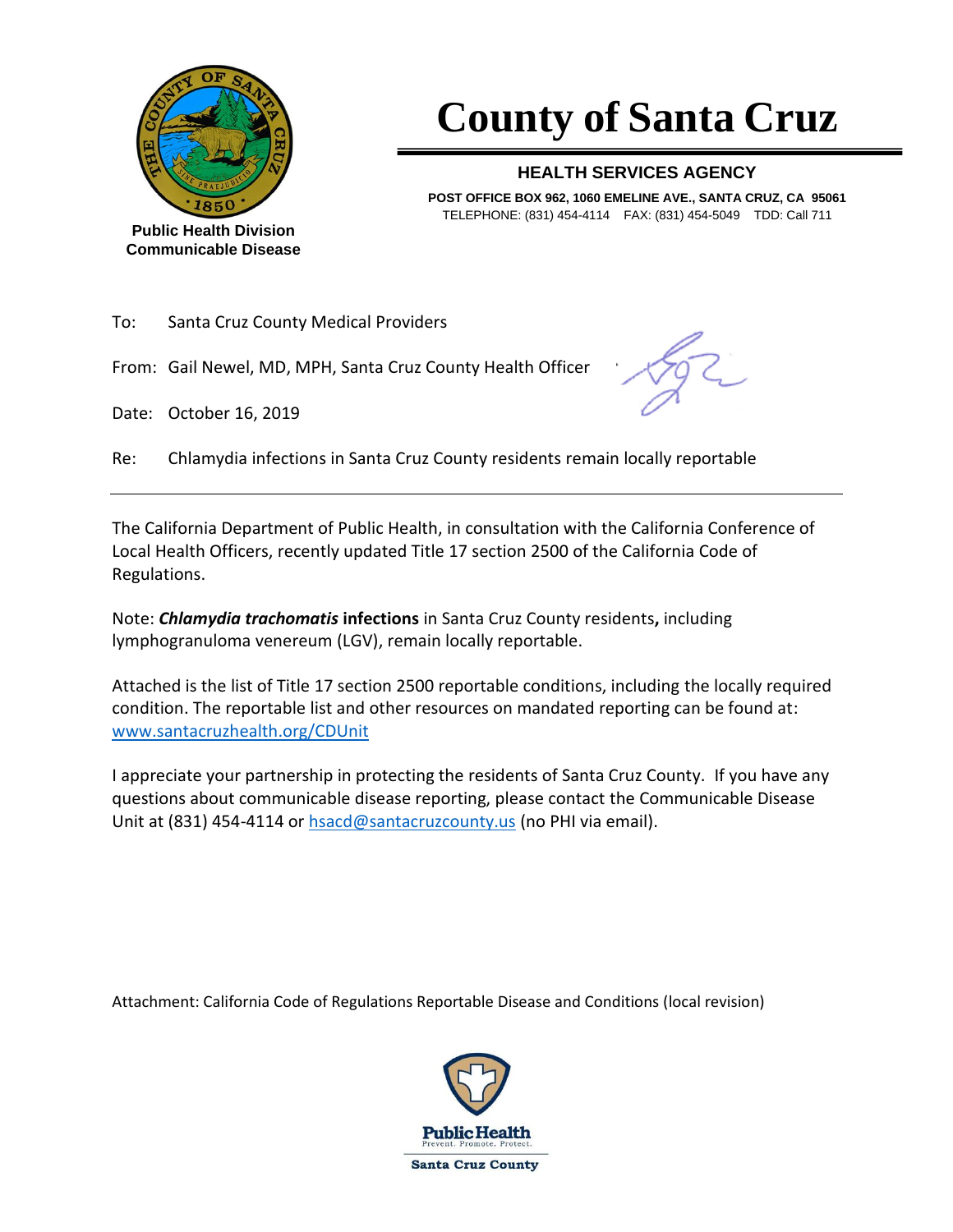# **Title 17, California Code of Regulations (CCR) §2500, §2593, §2641.5- 2643.20, and §2800-2812 Reportable Diseases and Conditions\***

# **§ 2500. REPORTING TO THE LOCAL HEALTH AUTHORITY.**

- **§ 2500(b)** It shall be the duty of every health care provider, knowing of or in attendance on a case or suspected case of any of the diseases or condition listed below, to report to the local health officer for the jurisdiction where the patient resides. Where no health care provider is in attendance, any individual having knowledge of a person who is suspected to be suffering from one of the diseases or conditions listed below may make such a report to the local health officer for the jurisdiction where the patient resides.
- **§ 2500(c)** The administrator of each health facility, clinic, or other setting where more than one health care provider may know of a case, a suspected case or an outbreak of disease within the facility shall establish and be responsible for administrative procedures to assure that reports are made to the local officer.
- **§ 2500(a)(14)** "Health care provider" means a physician and surgeon, a veterinarian, a podiatrist, a nurse practitioner, a physician assistant, a registered nurse, a nurse midwife, a school nurse, an infection control practitioner, a medical examiner, a coroner, or a dentist.

# **URGENCY REPORTING REQUIREMENTS [17 CCR §2500(h)(i)]**

- $\odot$ ! = Report immediately by telephone (designated by a  $\bullet$  in regulations).
	- † = Report immediately by telephone when two or more cases or suspected cases of foodborne disease from separate households are suspected to have the same source of illness (designated by  $a \bullet$  in regulations).
- $\oslash$  = Report by telephone within one working day of identification (designated by a + in regulations).
- FAX  $\oslash\,\,\cong\,$  = Report by electronic transmission (including FAX), telephone, or mail within one working day of identification (designated by a + in regulations).
	- WEEK = All other diseases/conditions should be reported by electronic transmission (including FAX), telephone, or mail within seven calendar days of identification.

## **REPORTABLE COMMUNICABLE DISEASES §2500(j)(1)**

| <b>Disease Name</b>                           | <b>Urgency</b> | <b>Disease Name</b>                               | <b>Urgency</b> |
|-----------------------------------------------|----------------|---------------------------------------------------|----------------|
| Anaplasmosis                                  | WEEK           | Listeriosis                                       | FAX ⊘⊠         |
| Anthrax, human or animal                      | $\oslash !$    | Lyme Disease                                      | <b>WEEK</b>    |
| <b>Babesiosis</b>                             | FAX ⊘⊠         | Malaria                                           | FAX ⊘⊠         |
| Botulism (Infant, Foodborne, wound,<br>Other) | $\oslash !$    | Measles (Rubeola)                                 | $\odot!$       |
| Brucellosis, animal (except                   | <b>WEEK</b>    | Meningitis, Specify Etiology: Viral,              | FAX ⊘⊠         |
| infections due to Brucella canis)             |                | Bacterial, Fungal, Parasitic                      |                |
| Brucellosis, human                            | $\oslash$ !    | Meningococcal Infections                          | $\odot$ !      |
| Campylobacteriosis                            | FAX ⊘⊠         | <b>Middle East Respiratory Syndrome</b><br>(MERS) | $\odot$ !      |
| Chancroid                                     | WEEK           | <b>Mumps</b>                                      | <b>WEEK</b>    |
| Chickenpox (Varicella)                        | FAX ⊘⊠         | Novel Virus Infection with                        | $\odot!$       |
| (outbreaks, hospitalizations                  |                | <b>Pandemic Potential</b>                         |                |
| and deaths)                                   |                |                                                   |                |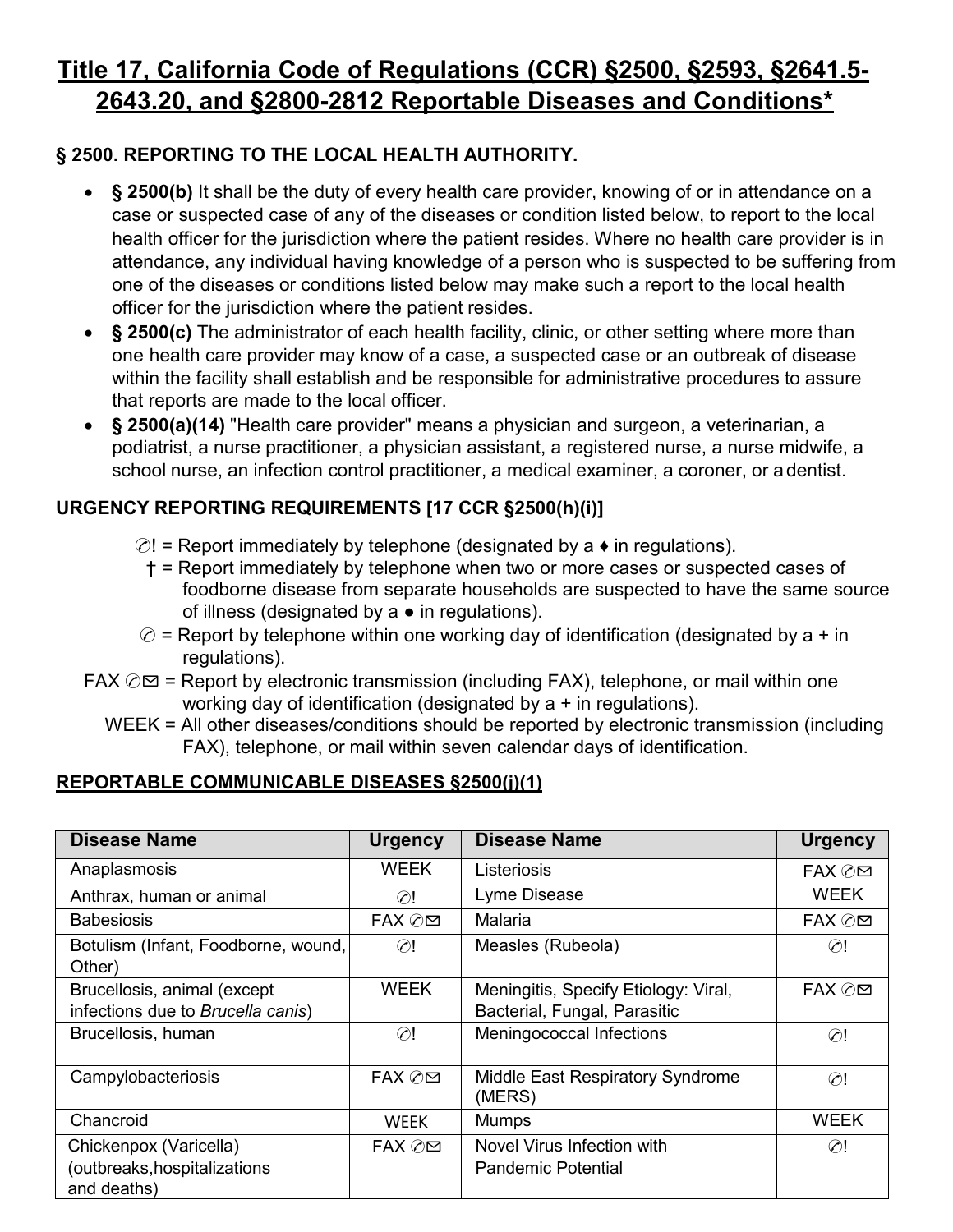| <b>Disease Name</b>                                                                                            | <b>Urgency</b> | <b>Disease Name</b>                                                                                                       | <b>Urgency</b> |
|----------------------------------------------------------------------------------------------------------------|----------------|---------------------------------------------------------------------------------------------------------------------------|----------------|
| Chikungunya Virus Infection                                                                                    | FAX ⊘⊠         | Paralytic Shellfish Poisoning                                                                                             | $\odot$ !      |
| Cholera                                                                                                        | $\odot$ !      | Paratyphoid Fever                                                                                                         | FAX ⊘⊠         |
| Ciguatera Fish Poisoning                                                                                       | $\odot$ !      | Pertussis (Whooping Cough)                                                                                                | FAX ⊘⊠         |
| Coccidioidomycosis                                                                                             | <b>WEEK</b>    | Plague, human or animal                                                                                                   | $\odot$ !      |
| Creutzfeldt-Jakob Disease (CJD)<br>and other Transmissible<br>Spongiform Encephalopathies<br>(TSE)             | <b>WEEK</b>    | Poliovirus Infection                                                                                                      | FAX ⊘⊠         |
| Cryptosporidiosis                                                                                              | FAX ⊘⊠         | Psittacosis                                                                                                               | FAX ⊘⊠         |
| Cyclosporiasis                                                                                                 | <b>WEEK</b>    | Q Fever                                                                                                                   | FAX ⊘⊠         |
| Cysticercosis or taeniasis                                                                                     | <b>WEEK</b>    | Rabies, human or animal                                                                                                   | $\odot$ !      |
| Dengue Virus Infection                                                                                         | FAX ⊘⊠         | <b>Relapsing Fever</b>                                                                                                    | FAX ⊘⊠         |
| Diphtheria                                                                                                     | $\odot$ !      | <b>Respiratory Syncytial Virus-</b><br>associated deaths in laboratory-<br>confirmed cases less than five<br>years of age | <b>WEEK</b>    |
| <b>Domoic Acid Poisoning</b><br>(Amnesic Shellfish Poisoning)                                                  | $\odot$ !      | <b>Rickettsial Diseases (non-Rocky</b><br>Mountain Spotted Fever), including<br>Typhus and Typhus-like illnesses          | <b>WEEK</b>    |
| <b>Ehrlichiosis</b>                                                                                            | <b>WEEK</b>    | Rocky Mountain Spotted Fever                                                                                              | <b>WEEK</b>    |
| Encephalitis, Specify Etiology:<br>Viral, Bacterial, Fungal,<br>Parasitic                                      | FAX ⊘⊠         | Rubella (German Measles)                                                                                                  | <b>WEEK</b>    |
| Escherichia coli: shiga toxin<br>producing (STEC) including E.<br>coli O157                                    | FAX ⊘⊠         | Rubella Syndrome, Congenital                                                                                              | <b>WEEK</b>    |
| Flavivirus infection of<br>undetermined species                                                                | $\odot!$       | Salmonellosis (Other than Typhoid<br>Fever)                                                                               | FAX ⊘⊠         |
| <b>Foodborne Disease</b>                                                                                       | †FAX ⊘⊠        | Scombroid Fish Poisoning                                                                                                  | $\odot$ !      |
| Giardiasis                                                                                                     | <b>WEEK</b>    | Shiga toxin (detected in feces)                                                                                           | $\odot$ !      |
| <b>Gonococcal Infections</b>                                                                                   | <b>WEEK</b>    | Shigellosis                                                                                                               | FAX ⊘⊠         |
| Haemophilus influenzae,<br>invasive disease, all serotypes<br>(report an incident less than 5<br>years of age) | FAX ⊘⊠         | Smallpox(Variola)                                                                                                         | $\odot$ !      |
| <b>Hantavirus Infections</b>                                                                                   | FAX ⊘⊠         | Syphilis (all stages, including<br>congenital)                                                                            | FAX ⊘⊠         |
| Hemolytic Uremic Syndrome                                                                                      | $\odot$ !      | <b>Tetanus</b>                                                                                                            | <b>WEEK</b>    |
| Hepatitis A, acute infection                                                                                   | FAX ⊘⊠         | Trichinosis                                                                                                               | FAX ⊘⊠         |
| Hepatitis B (specify acute,<br>chronic, or perinatal)                                                          | <b>WEEK</b>    | Tuberculosis                                                                                                              | FAX ⊘⊠         |
| Hepatitis C (specify acute,<br>chronic, or perinatal)                                                          | <b>WEEK</b>    | Tularemia, animal                                                                                                         | <b>WEEK</b>    |
| Hepatitis D (Delta) (specify<br>acute case or chronic)                                                         | <b>WEEK</b>    | Tularemia, human                                                                                                          | $\odot$ !      |
| Hepatitis E, acute infection                                                                                   | <b>WEEK</b>    | <b>Typhoid Fever, Cases and Carriers</b>                                                                                  | FAX ⊘⊠         |
| Human Immunodeficiency<br>Virus (HIV), acute infection                                                         | $\odot$        | <b>Vibrio Infections</b>                                                                                                  | FAX ⊘⊠         |